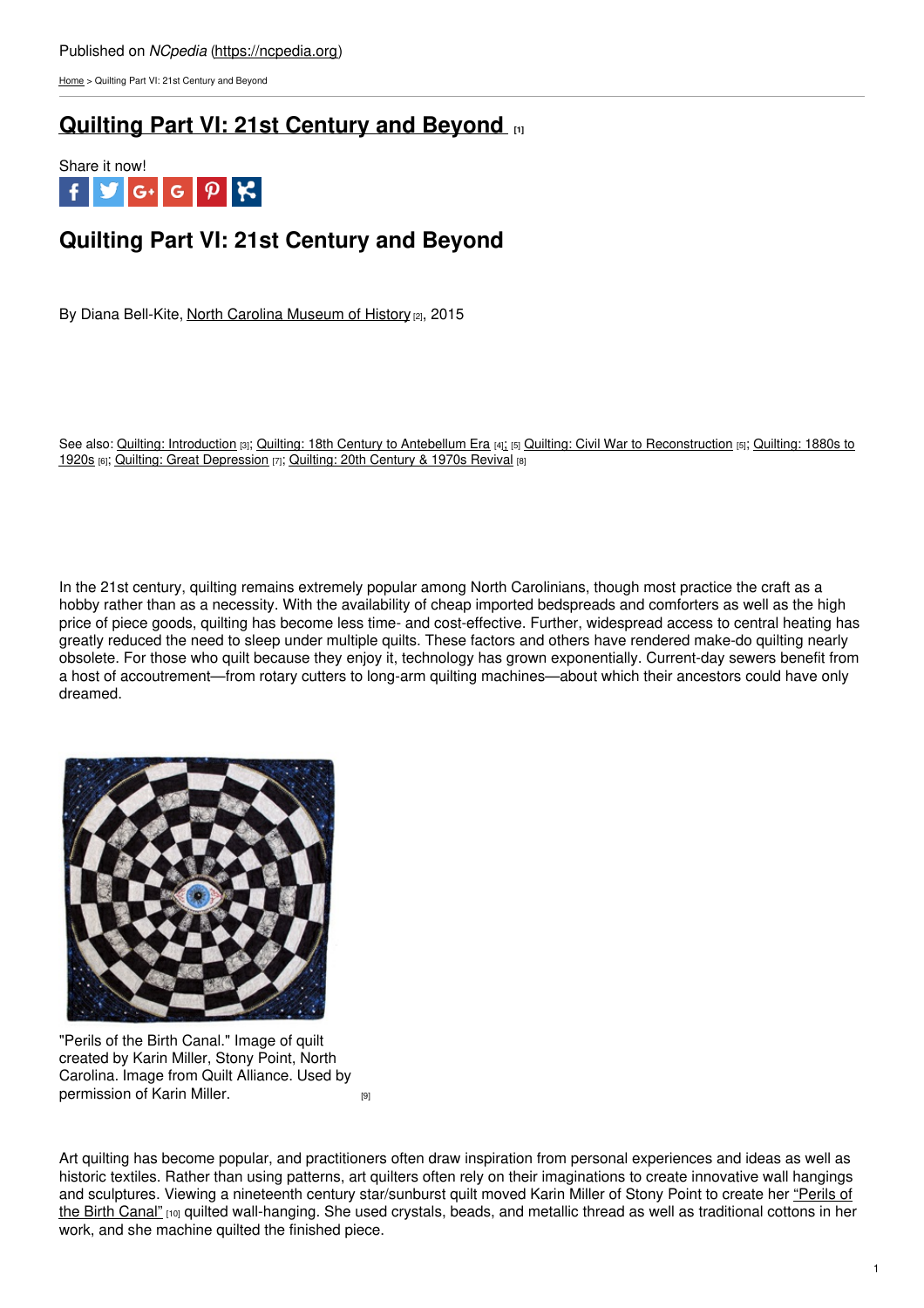Quilt guilds around the state provide instruction, inspiration, and camaraderie to modern-day quilters in the same way that groups of (primarily) women have supported one another in practicing the craft across generations. Some guilds aspire to preserve the customs of yesteryear by using traditional patterns, seeking out historical reproduction cloth, and strictly practicing only "bee" or hand-quilting. Others seek innovation at every turn, encouraging abstract "art" quilts made from a variety of fabric and nontextile materials, and using computer-programmed sewing machines to quilt their creations in tight swirls and curlicues.

Whatever their preferences, current-day quilters build upon and carry forward a tradition that North Carolinians have practiced for centuries. Though materials, styles, and methods change, quiltmaking has long been and will continue to be an integral part of North Carolina's cultural and material heritage.

### **References:**

Abrahams, Ethel Ewert and Rachel K. Pannabecker. "'Better Choose Me': Addictions to Tobacco, Collecting, and Quilting, 1880–1920." *Uncoverings* 21 (2000) : 79–105.

Baumgarten, Linda and Kimberly Smith Ivey. *Four Centuries of Quilts: The Colonial Williamsburg Collection.*New Haven: Yale University Press, 2014.

Brackman, Barbara, comp. *Encyclopedia of Pieced Quilt Patterns*. Paducah, KY: American Quilter's Society, 1993.

Ducey, Carolyn. *Chintz Appliqué: From Imitation to Icon.*Lincoln, NE: International Quilt Study Center & Museum, 2008.

Jones, Lu Ann. *Mama Learned Us to Work.* Chapel Hill: University of North Carolina Press, 2002.

Kiracofe, Roderick. *The American Quilt: A History of Cloth and Comfort 1750–1950.*New York: Clarkson Potter, 1993.

McDonald, Mary Anne. "Symbols from Ribbons: Afro-American Funeral-Ribbon Quilts in Chatham County, North Carolina." In *Arts in Earnest: North Carolina Folklife*, edited by Daniel W. Patterson and Charles G. Zugg, 164–178. Durham: Duke University Press, 1990.

Miller, Karin. Perils of the Birth Canal. June 1, 2014. From Quilt Alliance, Inspired By. Published in*The Quilt Index,* <http://www.quiltindex.org/fulldisplay.php?kid=1-6-2EC> [9]. Accessed: 02/27/2015

Milspaw, Yvonne J. "Regional Style in Quilt Design."*The Journal of American Folklore* 110, no. 438 (Autumn, 1997) : 363–390.

Orlofsky, Patsy and Myron. *Quilts in America.* New York: McGraw-Hill, 1974.

Roberson, Ruth Haislip, ed. *North Carolina Quilts*. Chapel Hill: University of North Carolina Press, 1988.

Roberts, Elise Schebler. *The Quilt: A History and Celebration of an American Art Form.*St. Paul: Voyageur Press, 2007.